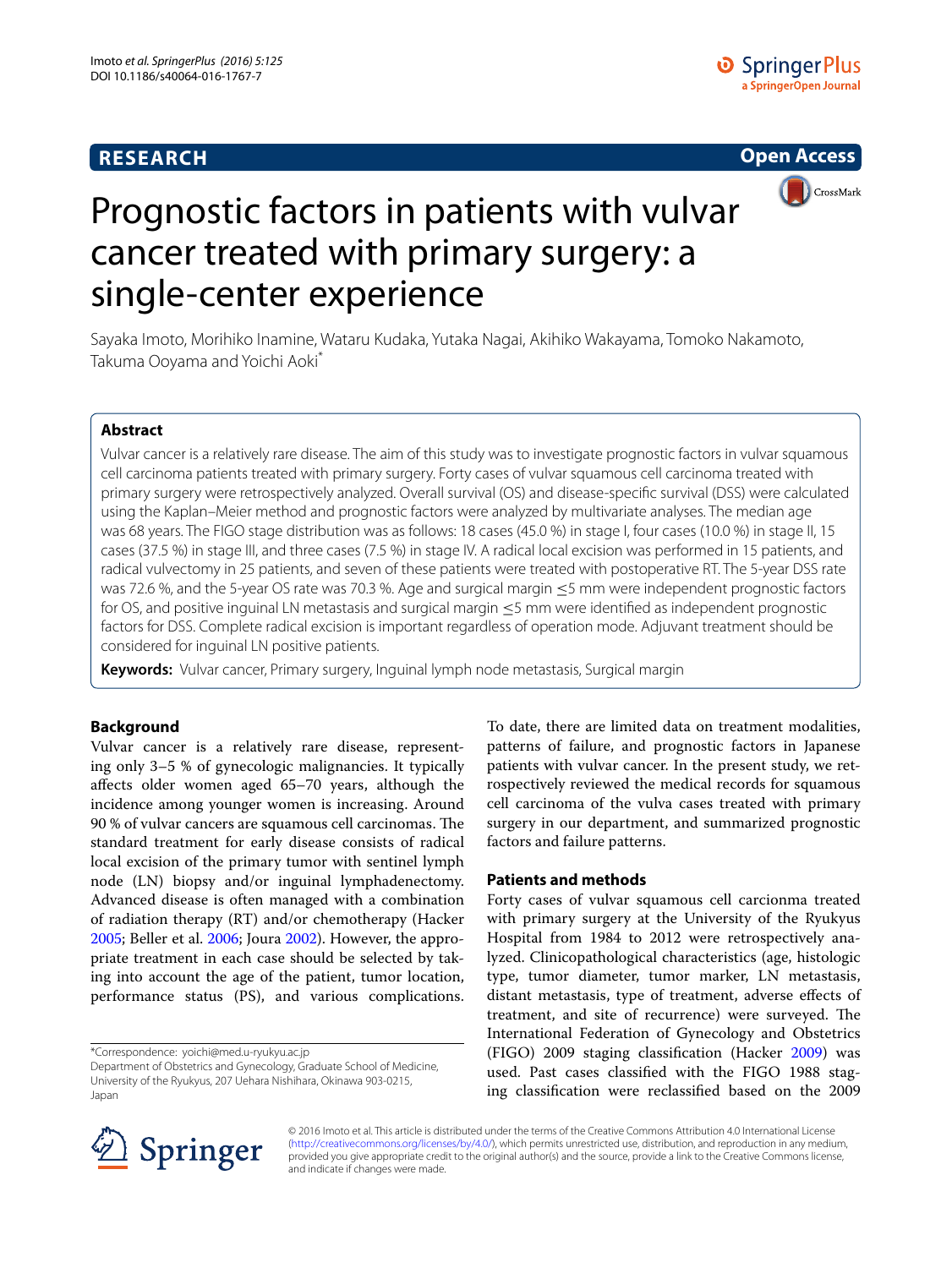classification. Overall survival (OS) and disease-specific survival (DSS) were calculated using the Kaplan–Meier method, and log-rank tests were used to determine the significance. Prognostic factors for OS and DSS were analyzed using the Cox proportional hazard model, and risk factors for local–regional and distant recurrences were examined using logistic regression analysis. A *P* value <0.05 was considered statistically significant. All statistical analyses were performed using JMP v10 (SAS Institute Inc., Cary, NC).

All patients provided written informed consent before treatment. This retrospective study was conducted according to the principles stated in the 1964 Declaration of Helsinki with subsequent revisions and was approved by the Institutional Review Board of our university (#662) in June, 2014.

#### **Results**

The median age was 68 years (range 37–90 years), and the median observation period was 62.5 months (range 4–353 months). The FIGO stage distribution was as follows: 18 cases (45.0 %) in stage I, four cases (10.0 %) in stage II, 15 cases (37.5 %) in stage III, and three cases (7.5 %) in stage IV. The median tumor size was 33 mm (range 8–105 mm). A radical local excision was performed in 15 patients, and radical vulvectomy in 25 patients, and seven of these patients were treated with postoperative RT. With regards to inguinal LN dissection, it was omitted in patients with suspicious stage IA, and unilateral dissection or sampling of LNs was performed in patients with small tumor in one side. During the follow-up period of 62.5 months, 19 patients showed no evidence of disease, and three were alive with disease. Seventeen patients (42.5 %) had recurrence, which was local–regional in three cases, distant in five cases, and both local–regional and distant in nine cases. Fourteen patients died of the vulvar cancer and four patients died of intercurrent disease (Table [1](#page-1-0)).

The 5-year DSS rate was 72.6 %, and the 5-year OS rate was 70.3 %. The 5-year DSS and OS by each variable are shown in Table [2.](#page-2-0) The 5-year DSS rates were 82.5 % for stage IB, 100 % for stage II, 55.2 % for stage III, and 33.3 % for stage IV. The 5-year OS rates were 75.0 % for stage IB disease, 100 % for stage II, 55.2 % for stage III, and 33.3 % for stage IV. There were significant differences in survival among the FIGO stages. Positive inguinal LN metastasis and surgical margin ≤5 mm were significant and tumor size  $\geq$ 4 cm was marginal for both DSS (Figs. [1](#page-2-1), [2\)](#page-2-2) and OS. Age  $\geq$ 70 years was significant for OS but not for DSS. The 5-year DSS rates were 74.8 % for radical vulvectomy, and 68.3 % for radical local excision ( $P = 0.774$ ), and the 5-year OS rates were 71.2 % for radical vulvectomy, and 68.3 % for radical local excision ( $P = 0.521$ ). Therefore,

#### <span id="page-1-0"></span>**Table 1 Patient characteristics (N = 40)**

| variable |  |
|----------|--|
|          |  |

| Age median (years) (range)                                                                                                                                             | 68 (37-90)     |
|------------------------------------------------------------------------------------------------------------------------------------------------------------------------|----------------|
| Stage (FIGO <sup>a</sup> 2009)                                                                                                                                         |                |
| IA                                                                                                                                                                     | 6              |
| <b>IB</b>                                                                                                                                                              | 12             |
| $\mathbf{  }$                                                                                                                                                          | 4              |
| <b>IIIA</b>                                                                                                                                                            | 7              |
| IIIB                                                                                                                                                                   | 7              |
| <b>IIIC</b>                                                                                                                                                            | 1              |
| $\mathsf{IV}$                                                                                                                                                          | 3              |
| Tumor size (mm) (range)                                                                                                                                                | $33(8 - 105)$  |
| Surgery                                                                                                                                                                |                |
| Radical local excision                                                                                                                                                 | 15             |
| Radical vulvectomy                                                                                                                                                     | 18             |
| Radical vulvectomy $+ RT^b$                                                                                                                                            | 7              |
| Recurrence sites                                                                                                                                                       |                |
| Local-regional                                                                                                                                                         | 3              |
| Local-regional + distant                                                                                                                                               | 9              |
| Distant                                                                                                                                                                | 5              |
| Prognosis                                                                                                                                                              |                |
| NED <sup>c</sup>                                                                                                                                                       | 19             |
| AWD <sup>d</sup>                                                                                                                                                       | 3              |
| DOD <sup>e</sup>                                                                                                                                                       | 14             |
| <b>DOID</b> <sup>f</sup>                                                                                                                                               | $\overline{4}$ |
| Follow up period (months)                                                                                                                                              | $62.5(4-353)$  |
| $\overline{a}$ , $\overline{a}$ , $\overline{a}$ , $\overline{a}$ , $\overline{a}$ , $\overline{a}$ , $\overline{a}$ , $\overline{a}$ , $\overline{a}$<br>$\mathbf{r}$ |                |

The International Federation of Obstetrics and Gynecology

**b** Radiation therapy

<sup>c</sup> No evidence of disease

<sup>d</sup> Alive with disease

<sup>e</sup> Died of disease

<sup>f</sup> Died of intercurrent disease

there were no significant differences in survival among operation procedures.

The prognostic factors for DSS and OS were analyzed using a Cox proportional hazard model. Age  $\geq$ 70 years  $(P = 0.040)$  and surgical margin  $\leq 5$  mm  $(P = 0.028)$ were independent prognostic factors for OS, and positive inguinal LN metastasis and surgical margin  $\leq$ 5 mm were identified as independent prognostic factors for DSS (Table [3](#page-3-0)). The predictive factors for local–regional and distant recurrence were analyzed using a logistic regression analysis. There was no significant predictive factor for local–regional and distant recurrences (data not shown).

#### **Discussion**

In this study, the FIGO 2009 staging classification (Hacker [2009](#page-4-3)) was used, and cases prior to 2009 were reclassified based on this classification. The performance of the revised staging system had been assessed in a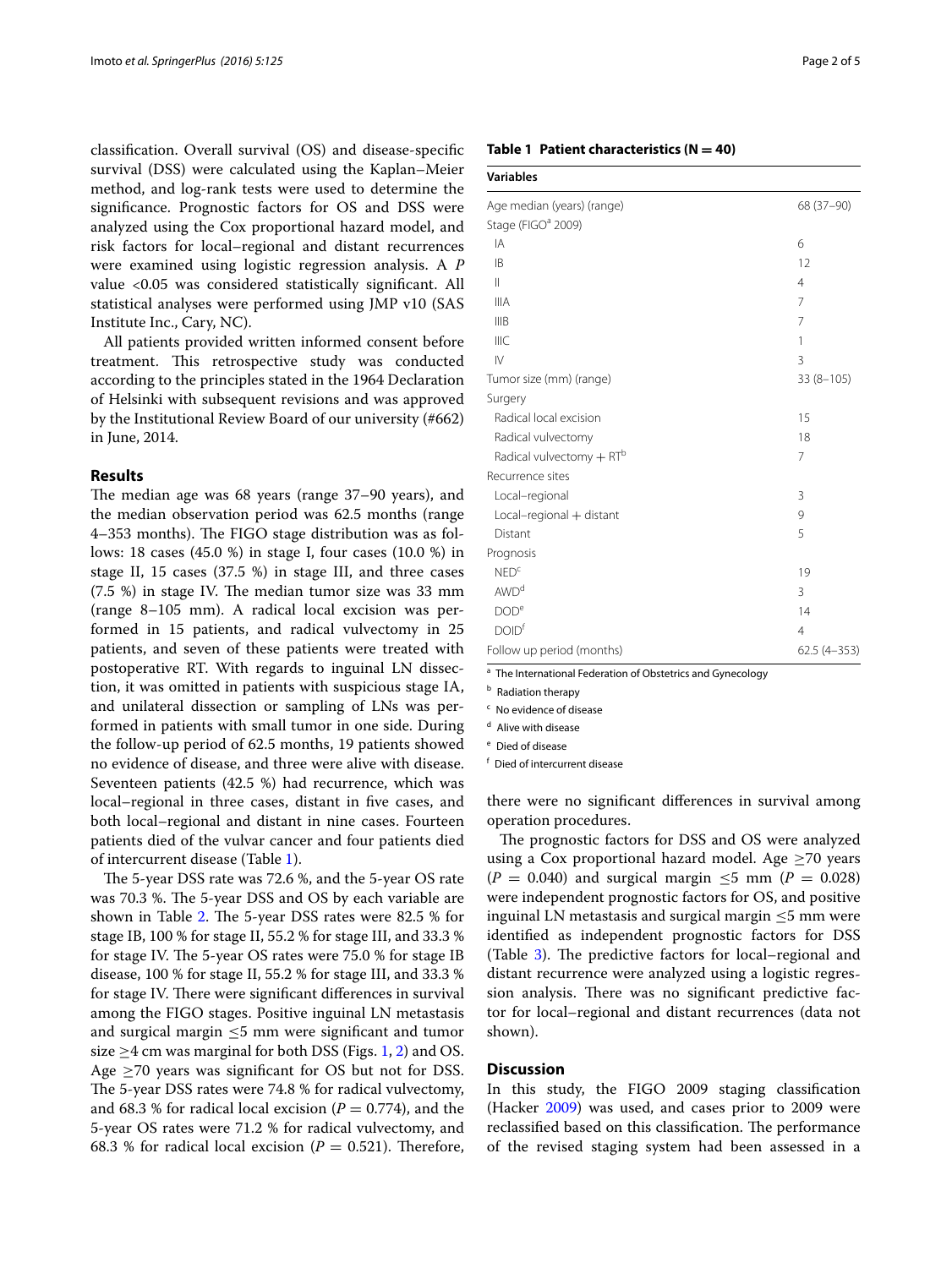| <b>Variables</b>                    | n              | No. of DOD <sup>d</sup> | $5y$ -DSS <sup>e</sup> (%) | p value | No. of death   | 5y-OS <sup>f</sup> (%) | p value |
|-------------------------------------|----------------|-------------------------|----------------------------|---------|----------------|------------------------|---------|
| Age (years)                         |                |                         |                            |         |                |                        |         |
| $70 \leq$                           | 23             | 7                       | 51.0                       | 0.146   | 11             | 46.4                   | 0.0049  |
| $70 \geq$                           | 17             | $\overline{7}$          | 82.6                       |         | 7              | 82.6                   |         |
| Stage (FIGO 2009)                   |                |                         |                            |         |                |                        |         |
| la                                  | 6              | $\mathbf 0$             | 100                        | 0.0028  | 0              | 100.0                  | 0.0093  |
| Ib                                  | 17             | $\overline{2}$          | 82.5                       |         | 5              | 75.0                   |         |
| $\parallel$                         | 5              | $\overline{2}$          | 100                        |         | $\overline{2}$ | 100.0                  |         |
| $\mathbb{H}$                        | 16             | 7                       | 55.2                       |         | 8              | 55.2                   |         |
| $\mathsf{IV}$                       | $\overline{4}$ | 3                       | 33.3                       |         | 3              | 33.3                   |         |
| Tumor size                          |                |                         |                            |         |                |                        |         |
| 4 cm <                              | 17             | 8                       | 59.9                       | 0.0577  | 9              | 54.9                   | 0.0791  |
| 4 cm>                               | 23             | 6                       | 81.5                       |         | 9              | 81.5                   |         |
| Inguinal LN <sup>a</sup> metastasis |                |                         |                            |         |                |                        |         |
| Negative                            | 22             | $\overline{4}$          | 89.8                       | 0.0059  | $\overline{7}$ | 85.4                   | 0.0161  |
| Positive                            | 18             | 10                      | 51.9                       |         | 11             | 51.9                   |         |
| Surgical resection margin           |                |                         |                            |         |                |                        |         |
| $>5$ mm                             | 34             | 10                      | 76.9                       | 0.0243  | 13             | 74.1                   | 0.0066  |
| $\leq 5$ mm                         | 6              | $\overline{4}$          | 50.0                       |         | 5              | 50.0                   |         |
| Operation mode                      |                |                         |                            |         |                |                        |         |
| <b>RLE</b> b                        | 15             | 5                       | 68.3                       | 0.774   | $\overline{7}$ | 68.3                   | 0.521   |
| RV <sup>c</sup>                     | 25             | 9                       | 74.8                       |         | 11             | 71.2                   |         |

<span id="page-2-0"></span>**Table 2 Univariate analysis for disease-free survival and overall survival**

 $a$  Lymph node

**b** Radical local excision

<sup>c</sup> Radical vulvectomy

<sup>d</sup> Died of disease

<sup>e</sup> Disease-specific survival

<sup>f</sup> Overall survival





<span id="page-2-1"></span>number of studies; however, the results are conflicting (van der Steen et al. [2010](#page-4-4); Tabbaa et al. [2012\)](#page-4-5). Looking at OS and DSS based on the FIGO stage, the classification <span id="page-2-2"></span>gave a good spread of prognostic groupings. Tumor size was not an independent prognostic factor. Inguinal LN metastasis, and the number, size, and morphology of the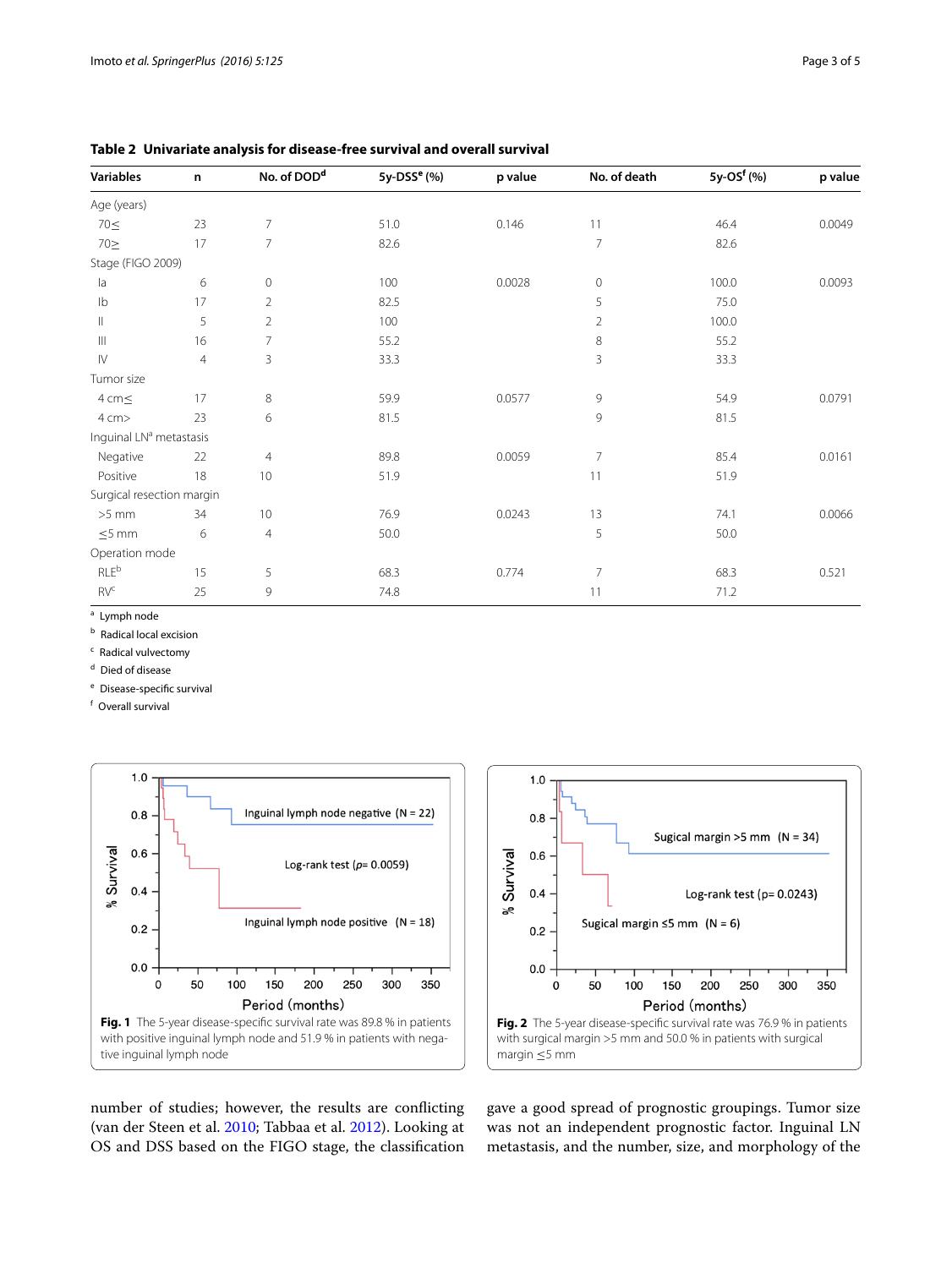|                                     | DSS <sup>a</sup>            |                      |         | 0Sb             |                      |         |
|-------------------------------------|-----------------------------|----------------------|---------|-----------------|----------------------|---------|
|                                     | H <sub>R</sub> <sup>c</sup> | 95 % Cl <sup>d</sup> | P value | HR <sup>c</sup> | 95 % Cl <sup>d</sup> | P value |
| Age $\geq$ 70 years                 | .414                        | $0.427 - 4.544$      | 0.560   | 2.891           | 1.051-8.366          | 0.040   |
| Tumor size >4 cm                    | .417                        | 0.4334-4.957         | 0.566   | 1.495           | $0.490 - 4.732$      | 0.481   |
| Inquinal LN <sup>e</sup> metastasis | 4.459                       | 1.189-19.06          | 0.0264  | 2.639           | $0.825 - 8.570$      | 0.101   |
| Surgical margin $\leq$ 5 mm         | 4.640                       | 1.128-17.57          | 0.0348  | 4.053           | 1.177-12.94          | 0.028   |

<span id="page-3-0"></span>**Table 3 Cox proportional hazard model for disease-free survival and overall survival**

<sup>a</sup> Disease-specific survival

**b** Overall survival

<sup>c</sup> Hazard ratio

<sup>d</sup> Confidence interval

<sup>e</sup> Lymph node

positive nodes are taken into account in the classification. LN metastasis is a good prognostic marker that provides a clear distribution across tumor stages, although we could not apply it to stages IIIA, IIIB, and IIIC because of the small number of patients in the present study. The FIGO 2009 staging classification seems to allow better prognostic discrimination between stages and less heterogeneity within stages than the earlier version.

In most cases, radical vulvectomy with inguinofemoral lymphadenectomy should be considered as an appropriate treatment for vulvar cancer in the 70s and early 80s. However, to reduce surgical morbidity, radical local excision of the primary tumor has generally replaced radical vulvectomy. Previous studies reported no significant difference in prognosis for this approach, even when compared with extensive surgery (De Hullu et al. [2002](#page-4-6); Stehman et al. [1992\)](#page-4-7). Also, in our patients, no significant difference in prognosis was observed among the operative procedures. Radical local excision of the primary tumor has generally instead of radical vulvectomy is appropriate to reduce surgical morbidity.

In the multivariate analysis in the present study, age  $\geq$ 70 years and close surgical resection margin were independent prognostic factors for OS, but not for DSS. In our study population, the fact that four patients died of intercurrent disease and all patients were aged  $\geq$ 70 years. Furthermore, under treatment of elderly patients was observed, such as postoperative radiotherapy was omitted in six of 8 patients with positive groin nodes and two of three patients with close surgical margin. These points may have affected OS. A surgical resection margin <8 mm has been reported to be associated with a high recurrence rate (Heaps et al. [1990](#page-4-8)). Cases with a surgical margin ≤5 mm have a high local recurrence rate, but radiation with a dose  $\geq$ 56 Gy may decrease the risk of vulvar recurrence (Viswanathan et al. [2013](#page-4-9)). Therefore, pathologic margin distance is an important predictor of local vulvar recurrence. Chan et al. [\(2007\)](#page-4-10) suggested that  $a \geq 8$  mm pathologic margin clearance leads to a high rate of local–regional control. Our data were consistent with the findings of the previous studies.

In our study, 18 patients had positive inguinal LNs. Seven of these patients underwent postoperative RT, whereas 11 were treated with surgical resection only. Of those 18 patients, 11 had recurrence, including 3 of the 7 patients who underwent postoperative RT, and eight of the 11 patients were treated with surgical resection only. The patients who received no radiation included higher age  $(n = 6)$ , stage IIIA  $(n = 3)$  and unknown  $(n = 2)$ . Only local–regional recurrence was observed in one case, only distant recurrence in four, and both local–regional and distant recurrences in six cases. An increased risk of recurrence has been described in patients with LN metastases, large primary tumors, deep invasion, lymphovascular invasion and close surgical margins (Heaps et al. [1990](#page-4-8); Binder et al. [1990](#page-4-11); Burger et al. [1995;](#page-4-12) Woelber et al. [2009](#page-4-13)). RT is playing an increasing role in the management of patients with carcinoma of the vulva, in combination with radical local excision. Post radical vulvectomy RT in locally advanced tumors improves tumor control at the primary site and in the regional lymphatics compared with surgery alone (Perez et al. [1998\)](#page-4-14). RT alone or in combination with LN dissection is highly effective in preventing inguinal node recurrence in patients with squamous cell carcinoma of the vulva (Katz et al. [2003](#page-4-15)). Adjuvant groin and pelvic RT is the standard of care for node-positive vulvar squamous cell carcinoma for patients with two or more involved LNs, extracapsular extension, or inadequate LN dissection based on Gynecologic Oncology Group (GOG) 37 (Homesley et al. [1986](#page-4-16)). Because of a limited number of patients with only one LN involved, adequate power was not reached to determine the benefit of RT (Kunos et al. [2009](#page-4-17)). A Surveillance, Epidemiology, and End Result (SEER) analysis indicated that for single inguinal LN involvement, adjuvant RT improved disease-specific survival and increased OS if <12 LNs were removed